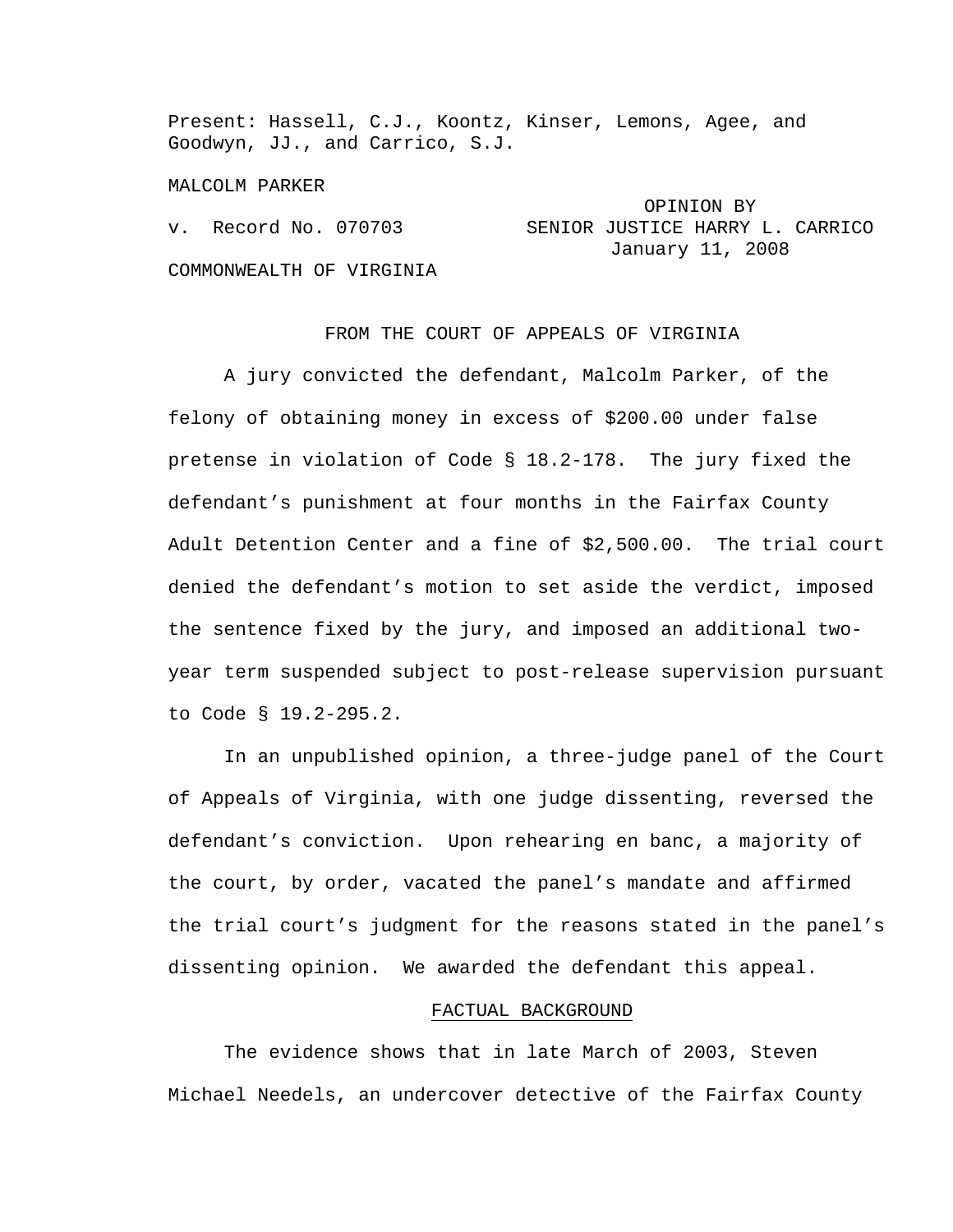Police Department, telephoned Brittany A. Seiler to arrange the purchase of 150 pills of ecstasy, a controlled amphetamine. Needels had been in contact with Brittany previously, but she did not know he was a detective. Brittany was the defendant's girlfriend, and he was in the room with her when Needels called to arrange the ecstasy purchase. The defendant told Brittany the price to quote, and a figure of \$2,350.00 for 150 ecstasy pills was agreed upon by Needels and Brittany.

 Needels and Brittany arranged to meet at a parking lot on April 1 to consummate the transaction. Needels arrived at the appointed time in possession of \$2,350.00 belonging to the Fairfax County Police Department. Brittany arrived shortly thereafter in a vehicle driven by the defendant who had supplied her with 150 fake ecstasy pills to give to Needels. Brittany left the defendant's vehicle and entered Needels' automobile.

 According to Needels' testimony, Brittany took an "orangish pill bottle" from her purse, handed it to him, and said, "these are the pills." He handed her the \$2,350.00 and "opened the [bottle of] pills." Thinking "they didn't look like real ecstasy pills," he asked Brittany if she was "sure these are real." She replied, "yeah, they're real," and quickly left the car.

 When asked why he gave Brittany the money in spite of his doubt about the pills, Needels said he gave her the money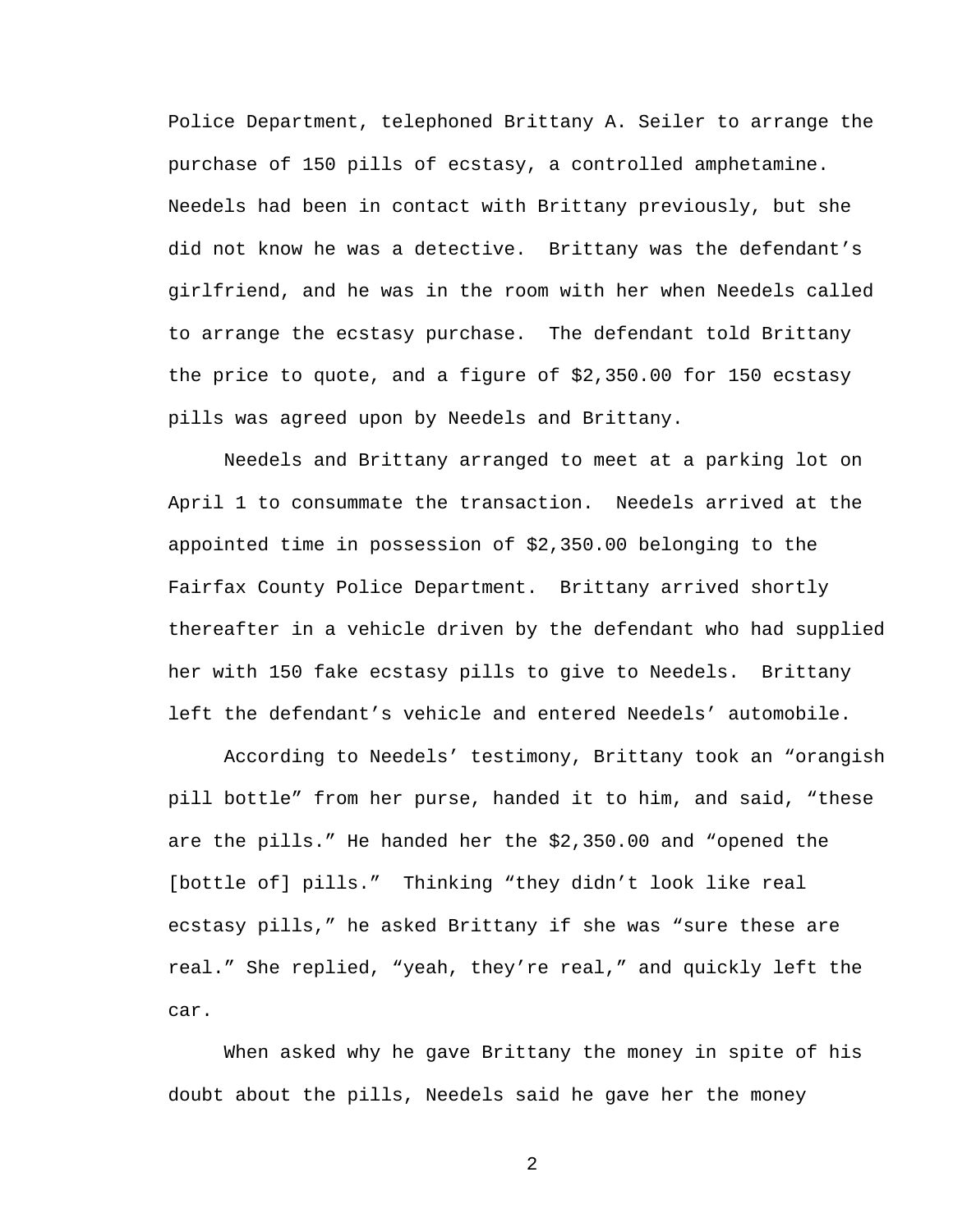"because on past experience with her [he had not] had a problem." When pressed later in his testimony about the order in which things "happened inside the car," Needels said: "Whether I opened the pills before I handed her the money or it happened simultaneously, honestly I'm not clear on that."

 However, when Brittany testified as a witness for the Commonwealth, she was clear about the order in which things happened. While under cross-examination by defense counsel, she was shown the "bottle of fake pills," and the following repartee ensued:

Q. You handed that bottle to Needels? A. Yes. Q. Didn't he look at the pills? A. Yes. Q. Did he tell you they were fake? A. He said they looked fake. Q. And didn't you say no, they're real? A. Yes. Q. Didn't he then give you the money? A. Yes. Q. And you left? A. Yes.

 When Brittany left Needels' automobile, she entered the defendant's vehicle and gave him the \$2,350.00. He gave her \$300.00 as her share. She was arrested later the same day and charged with obtaining money under false pretense.

 After the defendant and Brittany departed the parking lot, Needels field-tested the pills and found they were not ecstasy.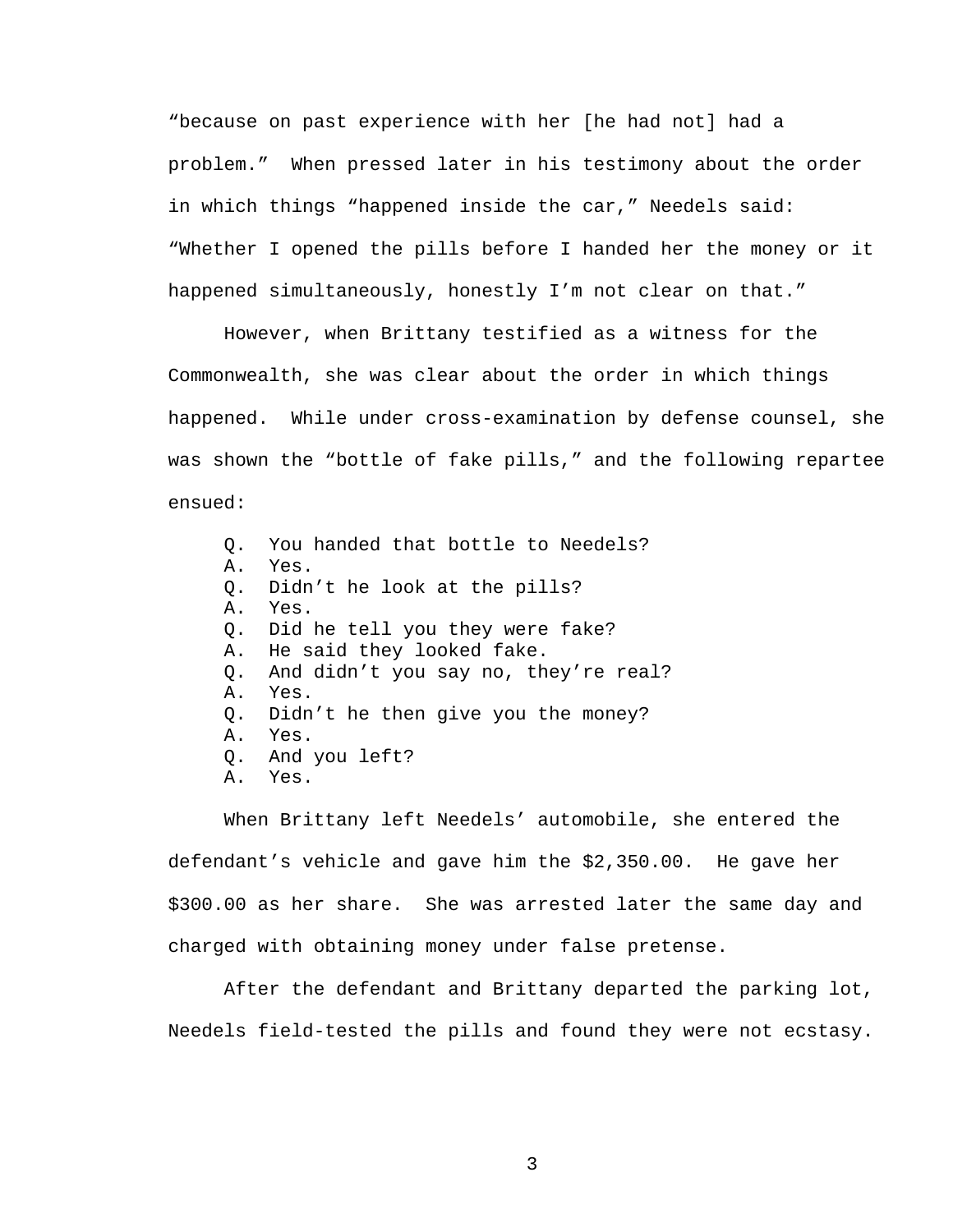Later laboratory tests confirmed that the pills were not ecstasy.

## ANALYSIS

 Code § 18.2-178 provides in pertinent part that "[i]f any person obtain, by any false pretense or token, from any person, with intent to defraud, money . . . he shall be deemed guilty of larceny thereof." A criminal false pretense has been defined as follows:

[T]he false representation of a past or existing fact, whether by oral or written words or conduct, which is calculated to deceive, intended to deceive, and does in fact deceive, and by means of which one person obtains value from another without compensation. According to the definition, the false pretense must be a representation as to an existing fact or past event. False representations amounting to mere promises or statements of intention have reference to future events and are not criminal within the statute, even though they induce the party defrauded to part with his property. But if false representations are made, some of which refer to existing facts or past events, while others refer solely to future events, a conviction may be had if it is shown that any of the representations as to existing facts induced the complaining witness to part with his property.

Hubbard v. Commonwealth, 201 Va. 61, 66, 109 S.E.2d 100, 104

(1959) (citations and internal quotation marks omitted).

In a prosecution under the statute, the Commonwealth must

prove four elements, as follows:

(1) [A]n intent to defraud; (2) an actual fraud; (3) use of false pretenses for the purpose of perpetrating the fraud; and (4) accomplishment of the fraud by means of the false pretenses used for the purpose, that is, the false pretenses to some degree must have induced the owner to part with his property.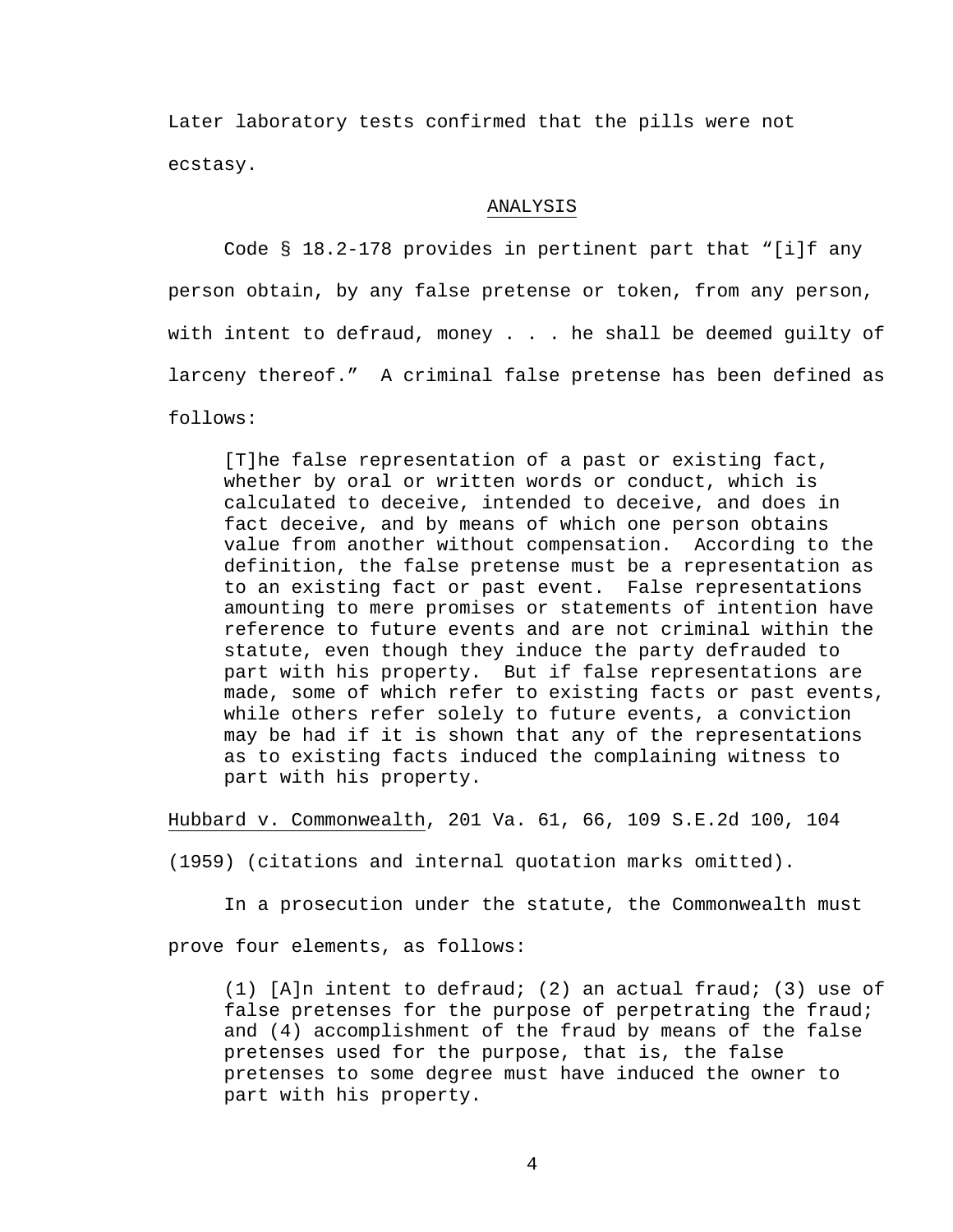Riegert v. Commonwealth, 218 Va. 511, 518, 237 S.E.2d 803, 807 (1977) (citation and internal quotation marks omitted).

 The defendant's sole contention is that the Commonwealth failed to prove element (4), relating to inducement. "The true enquiry," therefore, "is whether the false pretense, either operating alone or with other causes, had a controlling influence, or that without such pretense the owner would not have parted with his goods." Trogdon v. Commonwealth, 72 Va. (31 Gratt.) 862, 884-85 (1878).

 "[U]pon appellate review, the evidence and all reasonable inferences flowing therefrom must be viewed in the light most favorable to the prevailing party in the trial court." Commonwealth v. Hudson, 265 Va. 505, 514, 578 S.E.2d 781, 786 (2003) (citations and internal quotation marks omitted). Accordingly, in this case, we view the evidence in the light most favorable to the Commonwealth.

 The defendant states that the "first step in the analysis is to identify the false pretense." The defendant then argues that Brittany's statement that "these are the pills" does not qualify as a false pretense. The defendant says the statement "is not in fact false" because the bottle actually contained pills.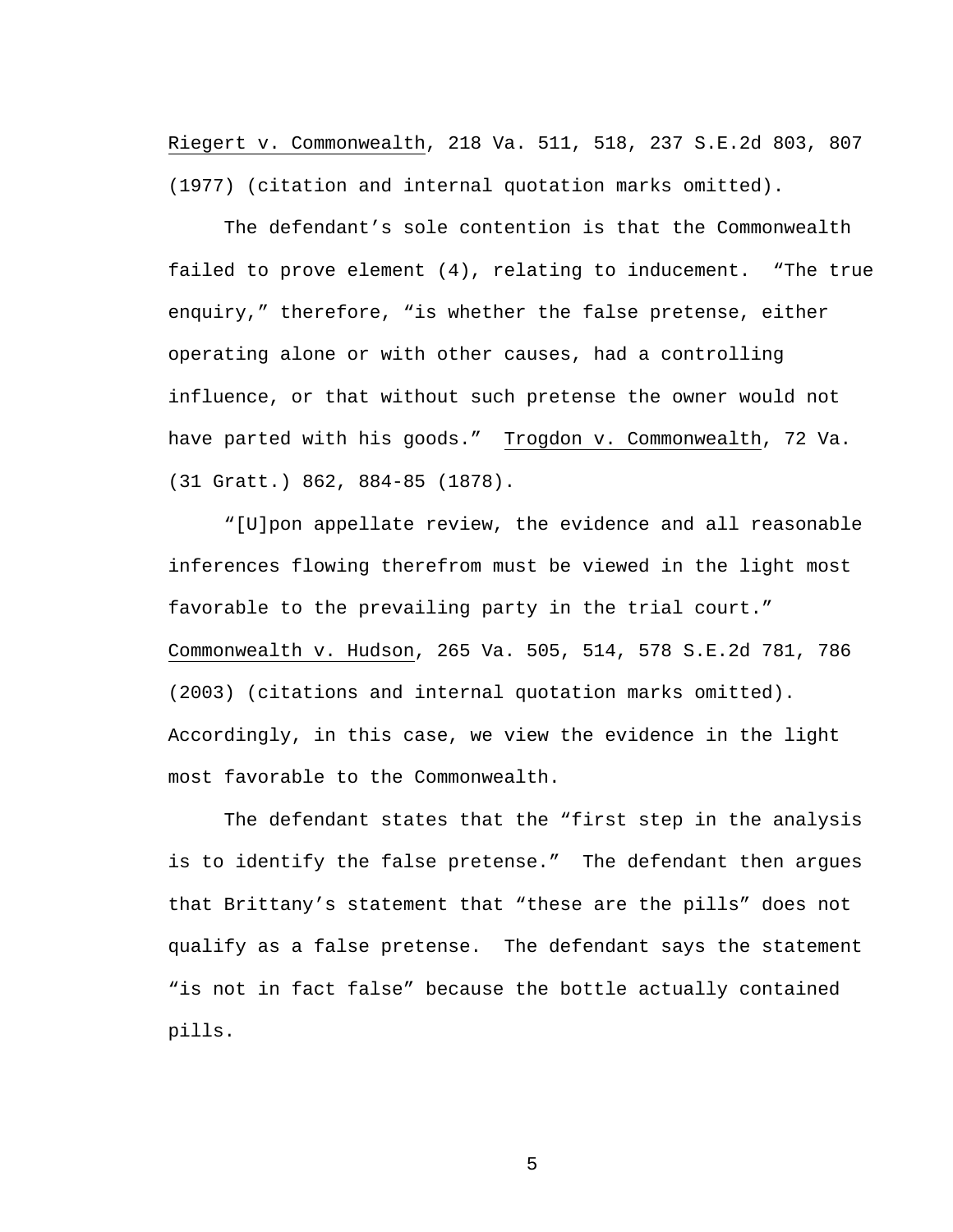The defendant maintains that the false pretense did not come until later in the transaction when Brittany told Needels the pills were real. By then, according to the defendant, Needels had already given Brittany the money and had seen for himself that the pills were fake.

The defendant says that "[f]undamentally,  $\ldots$  Detective Needels expected [Brittany] Seiler to give him 150 pills of ecstasy . . . but his expectation was not induced by a false representation of past or present fact." Instead, the defendant asserts, Detective Needels' expectation was founded solely "on past experience with her [when he did not have] a problem." And, the defendant concludes, "[b]ecause the Commonwealth did not prove that Detective Needels parted with the buy funds in reliance on a false representation of past or present fact, [the defendant] could not have been guilty as a principal in the second degree."

We disagree with the defendant. In the first place, according to Needels' testimony, "these are the pills" were the first words Brittany uttered after she entered Needels' automobile. We hold that this statement was a false pretense. Brittany did not say "these are pills." She said, "these are the pills" (emphasis added), meaning, in the context of the sale transaction that these were the ecstasy pills Needels had arranged to buy. It is undisputed that Brittany made the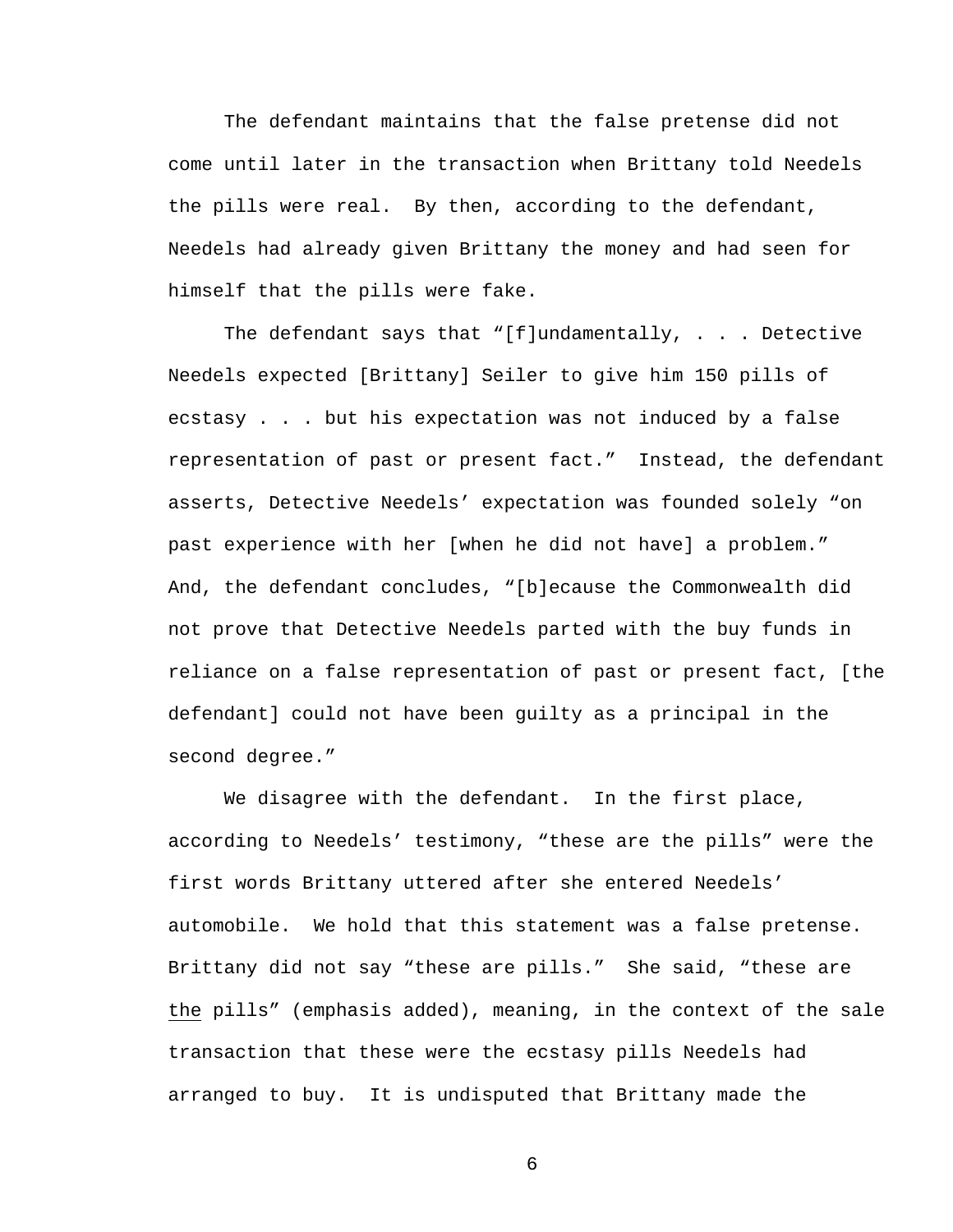statement before Needels gave her the money or anything else transpired.

 Moreover, if the jury believed Brittany's testimony, as it was entitled to do, it could reasonably have found that Needels did not give her the money until after she had told him the pills were real. Brittany testified very clearly that she handed the pill bottle to Needels, he looked at the pills and said they "looked fake," she said "no, they're real," and he "then [gave her] the money" (emphasis added).

 Finally, Needels' statement that he gave Brittany the money because of his "past experience" with her does not necessarily preclude a finding that his expectation of what Brittany would give him was induced by a false representation of past or present fact. Rather, the jury could reasonably have interpreted Needels' statement to mean that he had chosen to believe Brittany's representations that "these are the pills" and that the pills were "real" because he had found her truthful in the past and thought he could rely upon her assurances of authenticity under the then existing facts.

#### CONCLUSION

 As in Trogdon, under the evidence in this case, whether Needels, "without such pretense . . . would not have parted with his goods . . . was peculiarly [a question] for the jury." 72 Va. (31 Gratt.) at 885. And this Court "cannot set aside the